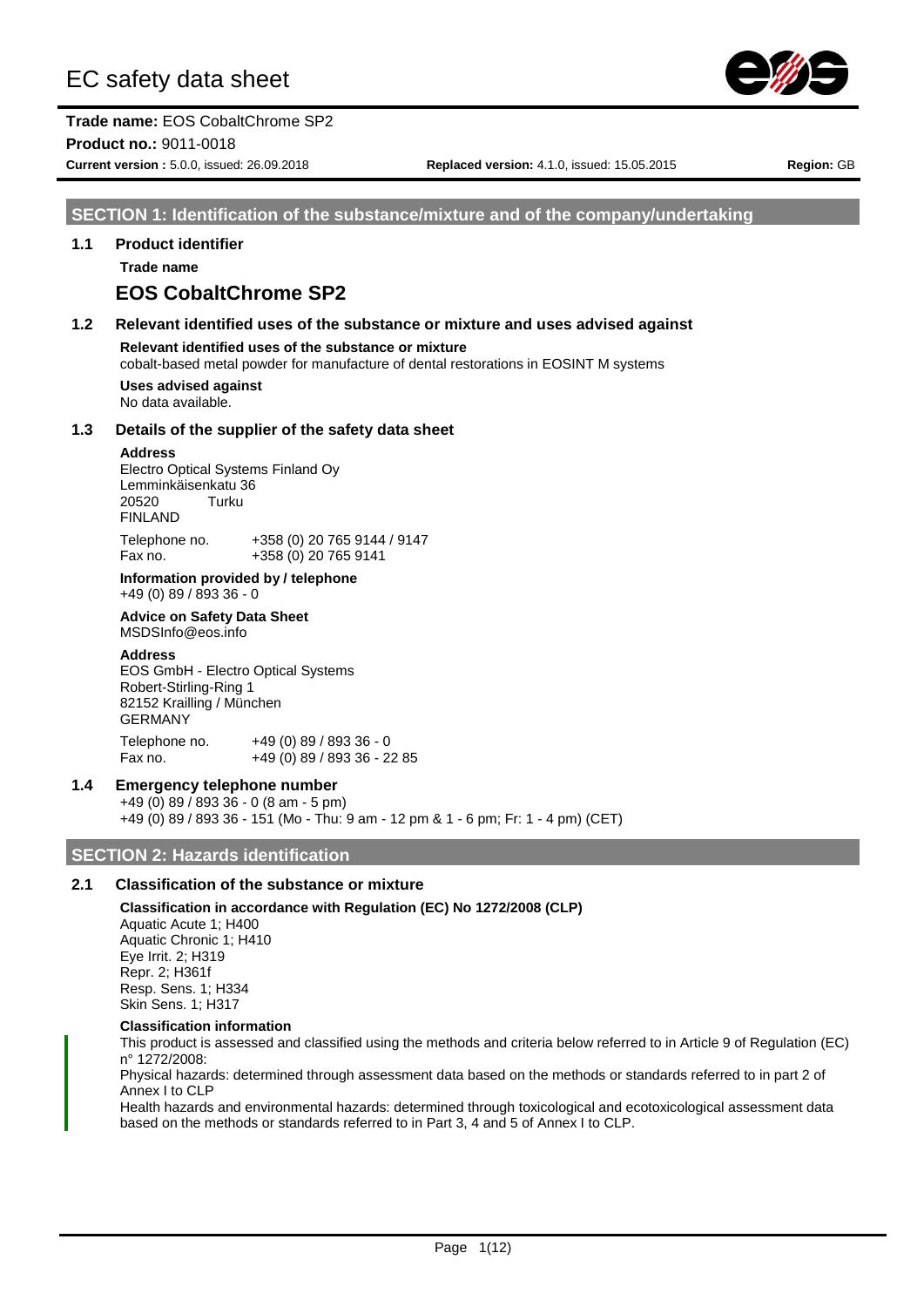



# **2.2 Label elements**

# **Labelling according to Regulation (EC) No 1272/2008 (CLP Regulation)**

# **Hazard pictograms**

GHS<sub>08</sub>

**Signal word** Danger

#### **Hazardous component(s) to be indicated on label:** cobalt

#### **Hazard statement(s)** H317 May cause an allergic skin reaction.<br>H319 Causes serious eve irritation. Causes serious eye irritation. H334 May cause allergy or asthma symptoms or breathing difficulties if inhaled. H361f Suspected of damaging fertility.<br>H410 Serv toxic to aquatic life with lor Very toxic to aquatic life with long lasting effects. **Precautionary statement(s)** P280 Wear protective gloves/protective clothing/eye protection.<br>P284 Wear respiratory protection. P284 Wear respiratory protection.<br>
P304+P340 IF INHALED: Remove perso P304+P340 IF INHALED: Remove person to fresh air and keep comfortable for breathing.<br>P342+P311 If experiencing respiratory symptoms: Call a POISON CENTER/doctor. If experiencing respiratory symptoms: Call a POISON CENTER/doctor. P362+P364 Take off contaminated clothing and wash it before reuse.<br>P501 Dispose of contents/container to a facility in accordance v Dispose of contents/container to a facility in accordance with local and national regulations.

# **2.3 Other hazards**

PBT assessment No data available. vPvB assessment No data available.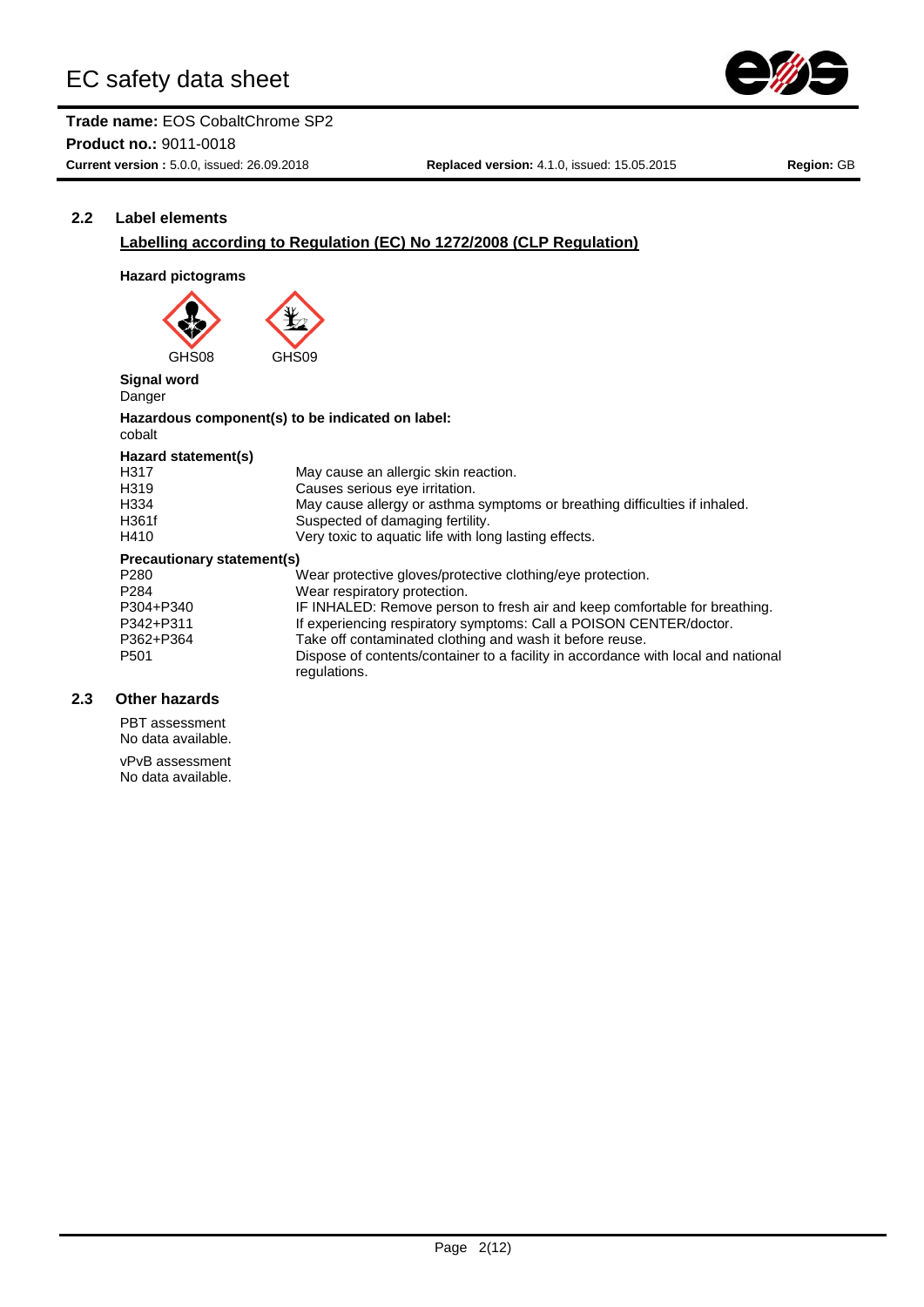

## **Trade name:** EOS CobaltChrome SP2

**Product no.:** 9011-0018

**Current version :** 5.0.0, issued: 26.09.2018 **Replaced version:** 4.1.0, issued: 15.05.2015 **Region:** GB

# **SECTION 3: Composition/information on ingredients**

#### **3.1 Substances**

Not applicable. The product is not a substance.

#### **3.2 Mixtures**

#### **Hazardous ingredients**

| <b>No</b>      | <b>Substance name</b> |                                     |                          | <b>Additional information</b> |       |           |
|----------------|-----------------------|-------------------------------------|--------------------------|-------------------------------|-------|-----------|
|                | CAS/EC/Index/         | Classification (EC) 1272/2008 (CLP) |                          | <b>Concentration</b>          |       | %         |
|                | <b>REACH no</b>       |                                     |                          |                               |       |           |
| $\mathbf{1}$   | cobalt                |                                     |                          |                               |       |           |
|                | 7440-48-4             | Skin Sens. 1; H317                  | $>=$                     | $50.00 - c$                   | 70.00 | $%$ -b.w. |
|                | 231-158-0             | Eye Irrit. 2; H319                  |                          |                               |       |           |
|                | 027-001-00-9          | Resp. Sens. 1; H334                 |                          |                               |       |           |
|                | 01-2119517392-44      | Repr. 2; H361f                      |                          |                               |       |           |
|                |                       | Aquatic Acute 1; H400               |                          |                               |       |           |
|                |                       | Aquatic Chronic 1; H410             |                          |                               |       |           |
| 2              | chromium              |                                     |                          |                               |       |           |
|                | 7440-47-3             |                                     | $>=$                     | $10.00 - c$                   | 25.00 | $%$ -b.w. |
|                | 231-157-5             |                                     |                          |                               |       |           |
|                |                       |                                     |                          |                               |       |           |
|                |                       |                                     |                          |                               |       |           |
| 3              | palladium             |                                     |                          |                               |       |           |
|                | 7440-05-3             | Flam. Sol. 1; H228                  | $\prec$                  | 2.50                          |       | %-b.w.    |
|                | 231-115-6             | Skin Irrit. 2; H315                 |                          |                               |       |           |
|                |                       | Eye Irrit. 2; H319                  |                          |                               |       |           |
|                |                       | STOT SE 3; H335                     |                          |                               |       |           |
| $\overline{4}$ | tungsten              |                                     |                          |                               |       |           |
|                | 7440-33-7             |                                     | $>=$                     | $5.00 - c$                    | 10.00 | %-b.w.    |
|                | 231-143-9             |                                     |                          |                               |       |           |
|                |                       |                                     |                          |                               |       |           |
|                |                       |                                     |                          |                               |       |           |
| 5              | <b>SILICON</b>        |                                     |                          |                               |       |           |
|                | 7440-21-3             | ٠                                   | $\overline{\phantom{a}}$ | 2.50                          |       | $%$ -b.w. |
|                | 231-130-8             |                                     |                          |                               |       |           |
|                |                       |                                     |                          |                               |       |           |
|                |                       |                                     |                          |                               |       |           |

Full Text for all H-phrases and EUH-phrases: pls. see section 16

| <b>No</b> | <b>Note</b>              | <b>Specific concentration limits</b> | <b>M-factor</b><br>(acute) | <b>M-factor</b><br>(chronic) |
|-----------|--------------------------|--------------------------------------|----------------------------|------------------------------|
|           | $\overline{\phantom{0}}$ |                                      | $M =$<br>10                |                              |

# **SECTION 4: First aid measures**

#### **4.1 Description of first aid measures**

#### **General information**

In case of allergic symptoms, especially respiratory tract related, seek medical help immediately.

#### **After inhalation**

Ensure supply of fresh air. Remove affected person from the immediate area. When vapours are intensively inhaled, seek medical help immediately.

#### **After skin contact**

Wash off immediately with soap and water.

#### **After eye contact**

Remove contact lenses, irrigate copiously with clean, fresh water for at least 15 minutes, holding the eyelids apart and seek medical advice.

#### **After ingestion**

Call a doctor immediately.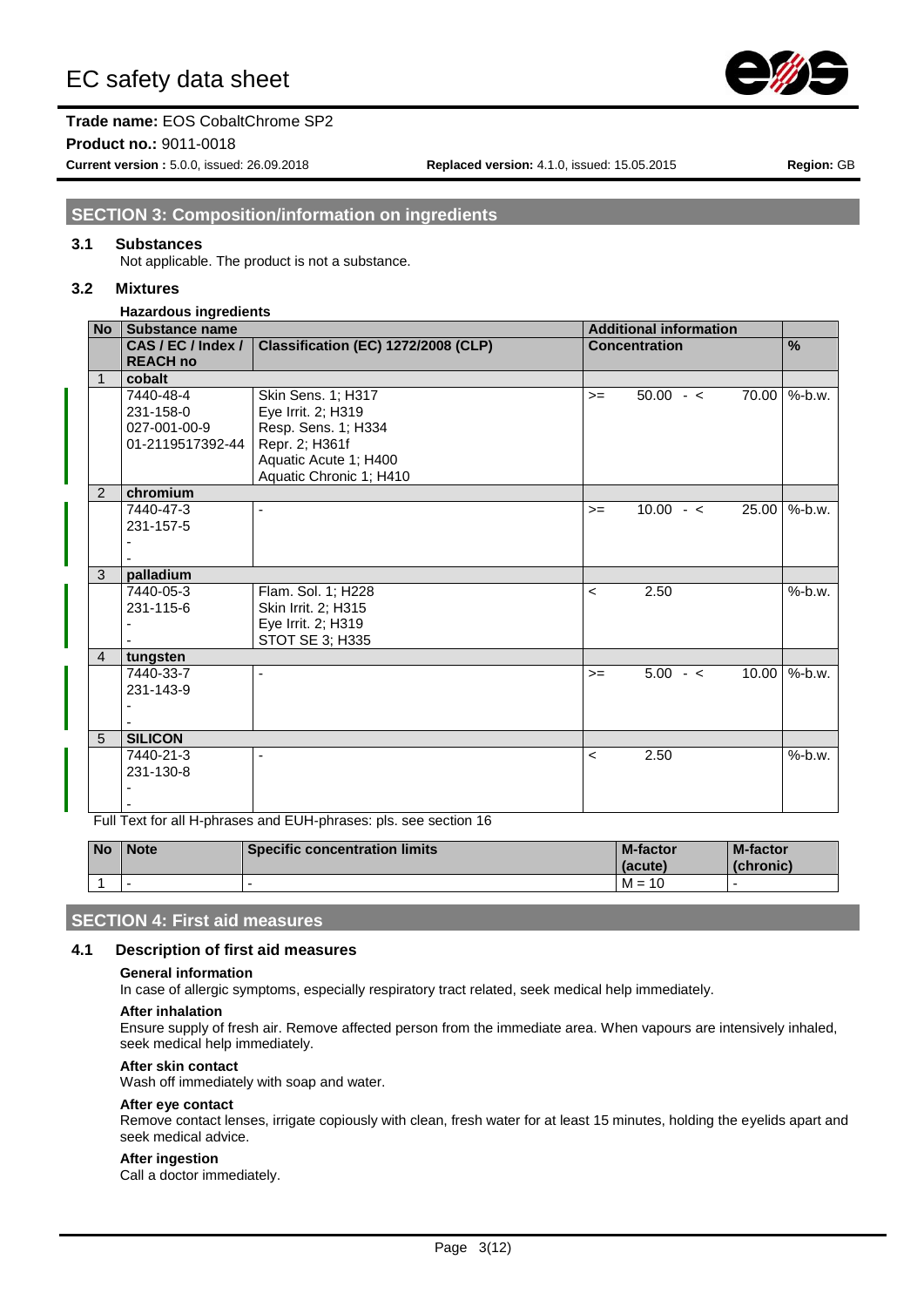

# **Trade name:** EOS CobaltChrome SP2

#### **Product no.:** 9011-0018

**Current version :** 5.0.0, issued: 26.09.2018 **Replaced version:** 4.1.0, issued: 15.05.2015 **Region:** GB

- **4.2 Most important symptoms and effects, both acute and delayed** No data available.
- **4.3 Indication of any immediate medical attention and special treatment needed** No data available.

# **SECTION 5: Firefighting measures**

#### **5.1 Extinguishing media**

**Suitable extinguishing media** Metal fire powders; Sand **Unsuitable extinguishing media**

Water; Foam; Carbon dioxide; Dry chemicals

**5.2 Special hazards arising from the substance or mixture** No data available.

#### **5.3 Advice for firefighters**

Use self-contained breathing apparatus. Adapt extinguisher and fire-fighting measures to fire in the environment. Wear protective clothing.

#### **SECTION 6: Accidental release measures**

#### **6.1 Personal precautions, protective equipment and emergency procedures**

#### **For non-emergency personnel**

Ensure adequate ventilation. Do not inhale vapours. Avoid dust formation. Refer to protective measures listed in sections 7 and 8.

#### **For emergency responders**

No data available. Personal protective equipment (PPE) - see Section 8.

#### **6.2 Environmental precautions**

Collect contaminated water / firefighting water separately. Do not discharge into the drains/surface waters/groundwater. Do not discharge into the subsoil/soil.

#### **6.3 Methods and material for containment and cleaning up**

Take up mechanically. Avoid raising dust. When picked up, treat material as prescribed under heading "Disposal considerations".

#### **6.4 Reference to other sections**

No data available.

## **SECTION 7: Handling and storage**

#### **7.1 Precautions for safe handling**

#### **Advice on safe handling**

Provide good ventilation at the work area (local exhaust ventilation, if necessary).

#### **General protective and hygiene measures**

Wash hands before breaks and after work. Do not eat, drink or smoke during work time. Remove soiled or soaked clothing immediately. Keep away from foodstuffs and beverages. Do not inhale vapours or dust.

#### **Advice on protection against fire and explosion**

Dust can form an explosive mixture with air. Take precautionary measures against static charges. Keep away from sources of ignition.

#### **7.2 Conditions for safe storage, including any incompatibilities**

**Technical measures and storage conditions**

#### Keep container tightly closed in a well-ventilated place.

# **Requirements for storage rooms and vessels**

No special measures required.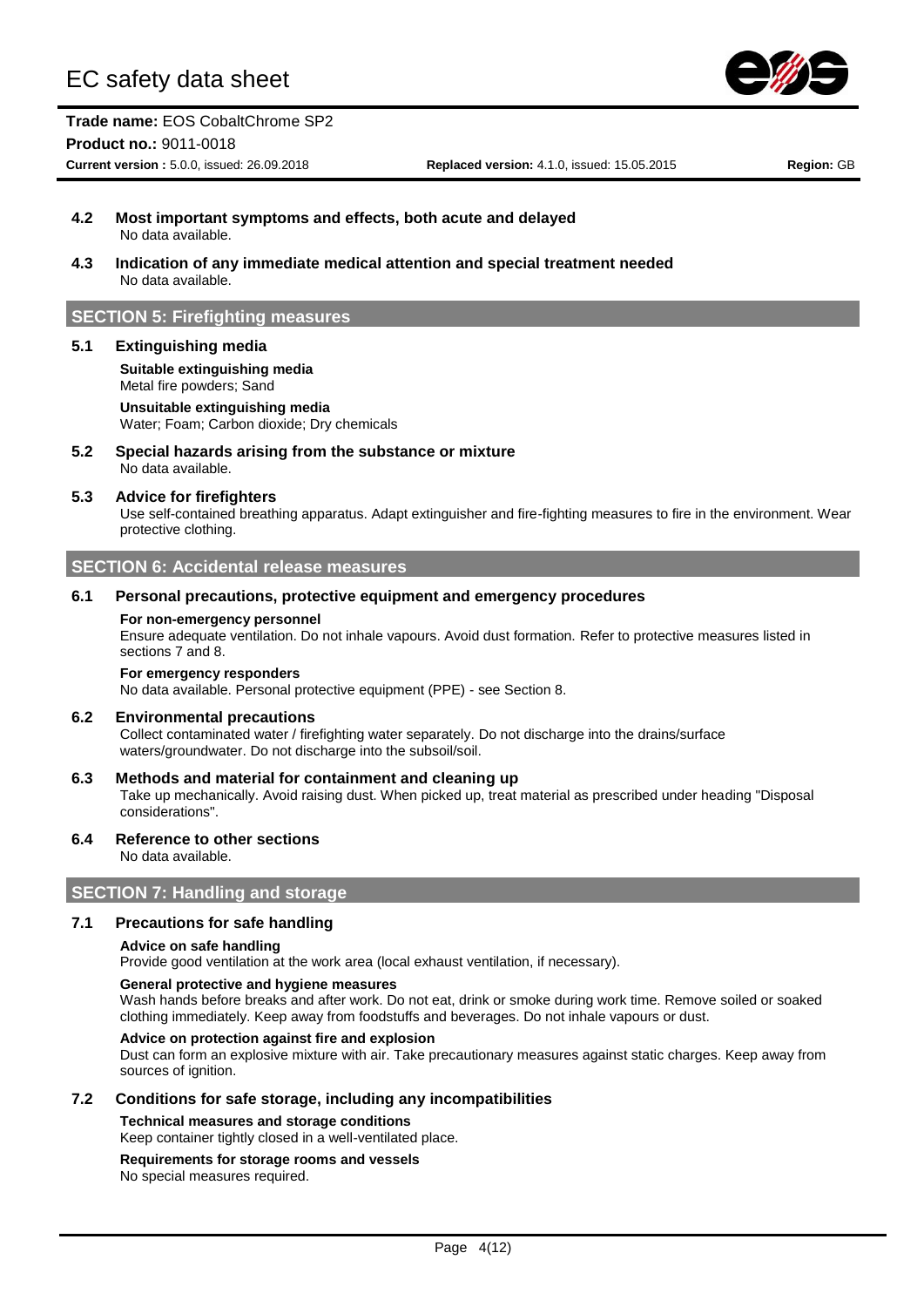

#### **Product no.:** 9011-0018

**Current version :** 5.0.0, issued: 26.09.2018 **Replaced version:** 4.1.0, issued: 15.05.2015 **Region:** GB

# **Advice on storage assembly**

Do not store together with: explosive substances

#### **7.3 Specific end use(s)**

No data available.

# **SECTION 8: Exposure controls/personal protection**

## **8.1 Control parameters**

#### **Occupational exposure limit values**

| <b>No</b>      | Substance name                                                                                       | CAS no.        |                   | EC no.    |
|----------------|------------------------------------------------------------------------------------------------------|----------------|-------------------|-----------|
| $\mathbf{1}$   | cobalt                                                                                               | 7440-48-4      |                   | 231-158-0 |
|                | List of approved workplace exposure limits (WELs) / EH40                                             |                |                   |           |
|                | Cobalt                                                                                               |                |                   |           |
|                | <b>TWA</b>                                                                                           | 0.1            | mg/m <sup>3</sup> |           |
|                | List of approved workplace exposure limits (WELs) / EH40                                             |                |                   |           |
|                | Cobalt compounds                                                                                     |                |                   |           |
|                | Co                                                                                                   |                |                   |           |
|                | <b>TWA</b>                                                                                           | 0.1            | $mg/m^3$          |           |
| $\mathbf{2}$   | chromium                                                                                             | 7440-47-3      |                   | 231-157-5 |
|                | List of approved workplace exposure limits (WELs) / EH40                                             |                |                   |           |
|                | Chromium                                                                                             |                |                   |           |
|                | <b>TWA</b>                                                                                           | 0.5            | mg/m <sup>3</sup> |           |
|                | 2006/15/EC                                                                                           |                |                   |           |
|                | Chromium Metal, Inorganic Chromium (II) Compounds and Inorganic Chromium (III) Compounds (insoluble) |                |                   |           |
|                | <b>TWA</b>                                                                                           | $\overline{2}$ | mg/m <sup>3</sup> |           |
| $\mathbf{3}$   | tungsten                                                                                             | 7440-33-7      |                   | 231-143-9 |
|                | List of approved workplace exposure limits (WELs) / EH40                                             |                |                   |           |
|                | Tungsten: soluble                                                                                    |                |                   |           |
|                | <b>STEL</b>                                                                                          | 3              | mg/m <sup>3</sup> |           |
|                | <b>TWA</b>                                                                                           | 1              | mg/m <sup>3</sup> |           |
|                | List of approved workplace exposure limits (WELs) / EH40                                             |                |                   |           |
|                | Tungsten: insoluble                                                                                  |                |                   |           |
|                | <b>STEL</b>                                                                                          | 10             | mq/m <sup>3</sup> |           |
|                | <b>TWA</b>                                                                                           | 5              | mg/m <sup>3</sup> |           |
| $\overline{4}$ | <b>SILICON</b>                                                                                       | 7440-21-3      |                   | 231-130-8 |
|                | List of approved workplace exposure limits (WELs) / EH40                                             |                |                   |           |
|                | Silicon                                                                                              |                |                   |           |
|                | total inhalable dust                                                                                 |                |                   |           |
|                | <b>TWA</b>                                                                                           | 10             | mg/m <sup>3</sup> |           |
|                | List of approved workplace exposure limits (WELs) / EH40                                             |                |                   |           |
|                | Silicon                                                                                              |                |                   |           |
|                | respirable dust                                                                                      |                |                   |           |
|                | <b>TWA</b>                                                                                           | 4              | mg/m <sup>3</sup> |           |

## **DNEL, DMEL and PNEC values**

|           | <b>DNEL values (worker)</b> |                      |               |              |  |  |
|-----------|-----------------------------|----------------------|---------------|--------------|--|--|
| <b>No</b> | Substance name              |                      | CAS / EC no   |              |  |  |
|           | <b>Route of exposure</b>    | <b>Exposure time</b> | <b>Effect</b> | <b>Value</b> |  |  |
|           | cobalt                      |                      |               | 7440-48-4    |  |  |
|           |                             |                      |               | 231-158-0    |  |  |
|           | inhalative                  | Long term (chronic)  | local         | µg/mª<br>40  |  |  |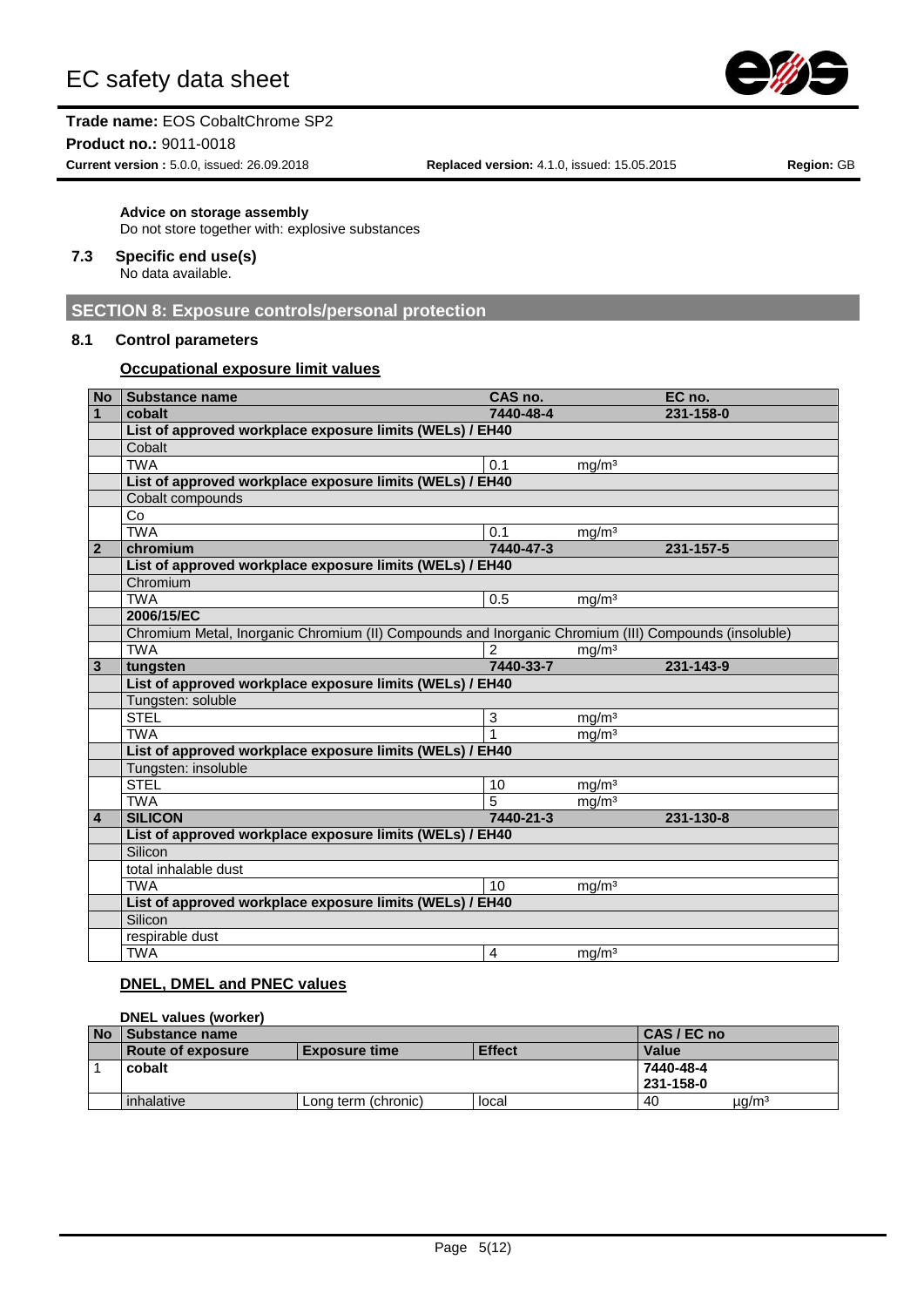

#### **Product no.:** 9011-0018

**Current version :** 5.0.0, issued: 26.09.2018 **Replaced version:** 4.1.0, issued: 15.05.2015 **Region:** GB

# **DNEL value (consumer)**

| l No | 1 Substance name  |                      |               | CAS / EC no  |                   |
|------|-------------------|----------------------|---------------|--------------|-------------------|
|      | Route of exposure | <b>Exposure time</b> | <b>Effect</b> | <b>Value</b> |                   |
|      | cobalt            |                      |               | 7440-48-4    |                   |
|      |                   |                      |               | 231-158-0    |                   |
|      | oral              | Lona term (chronic)  | systemic      | 29.8         | µg/kg/day         |
|      | inhalative        | Long term (chronic)  | local         | 6.3          | µg/m <sup>3</sup> |

#### **PNEC values**

|           | I IILV VAIUGS          |                       |              |           |
|-----------|------------------------|-----------------------|--------------|-----------|
| <b>No</b> | <b>Substance name</b>  |                       | CAS / EC no  |           |
|           | ecological compartment | <b>Type</b>           | <b>Value</b> |           |
| 1         | cobalt                 |                       | 7440-48-4    |           |
|           |                        |                       | 231-158-0    |           |
|           | water                  | fresh water           | 0.6          | $\mu$ g/L |
|           | water                  | marine water          | 2.36         | $\mu$ g/L |
|           | water                  | fresh water sediment  | 9.5          | mg/kg dry |
|           |                        |                       |              | weight    |
|           | water                  | marine water sediment | 9.5          | mg/kg dry |
|           |                        |                       |              | weight    |
|           | soil                   |                       | 10.9         | mg/kg dry |
|           |                        |                       |              | weight    |
|           | sewage treatment plant | -                     | 0.37         | mg/L      |

#### **8.2 Exposure controls**

#### **Appropriate engineering controls**

No data available.

#### **Personal protective equipment**

#### **Respiratory protection**

If workplace exposure limits are exceeded, a respiration protection approved for this particular job must be worn. In case of dust formation, take appropriate measures for breathing protection in the event workplace threshold values are not specified. Respirator with particulate filter (filter cat. P 3)

#### **Eye / face protection**

Safety glasses with side protection shield (EN 166)

#### **Hand protection**

In case of thermal processing, thermally insulating protective gloves are to be used. Before use, the protective gloves should be tested in any case for its specific work-station suitability (i.e. mechanical resistance, product compatibility and antistatic properties). Adhere to the manufacturer's instructions and information relating to the use, storage, care and replacement of protective gloves. Protective gloves shall be replaced immediately when physically damaged or worn. Design operations thus to avoid permanent use of protective gloves. In case of intensive contact, wear protective gloves (EN 374).

#### **Other**

Wear fully closed clothing. Closed ESD safety footwear (ESD according to EN 61340-4-3 or equivalent).

# **Environmental exposure controls**

No data available.

# **SECTION 9: Physical and chemical properties**

#### **9.1 Information on basic physical and chemical properties**

| <b>Form/Colour</b> |  |
|--------------------|--|
| Powder             |  |
| grey               |  |
| <b>Odour</b>       |  |
| odourless          |  |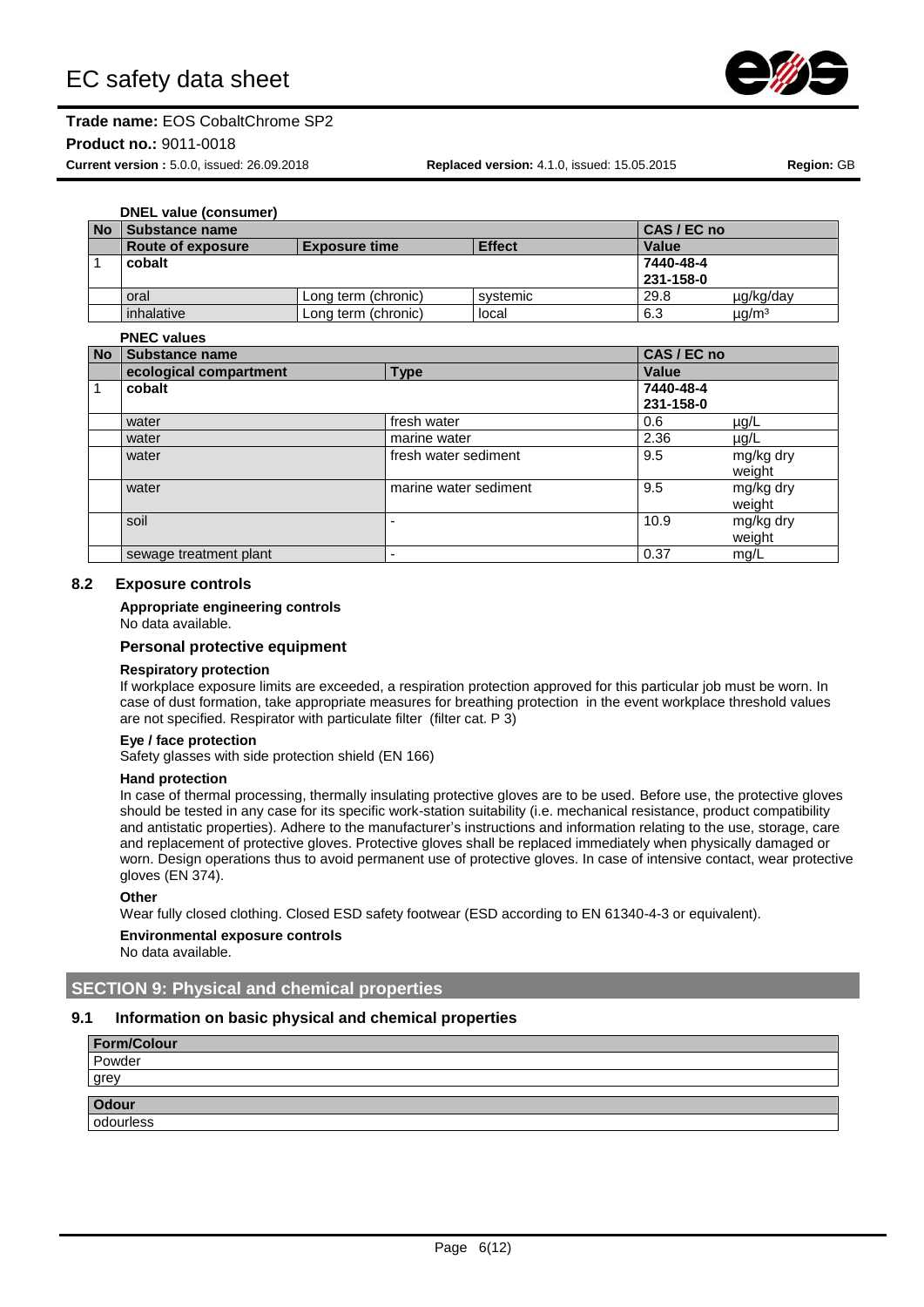

**Product no.:** 9011-0018

**Current version :** 5.0.0, issued: 26.09.2018 **Replaced version:** 4.1.0, issued: 15.05.2015 **Region:** GB

| <b>Odour threshold</b>                            |                                                     |
|---------------------------------------------------|-----------------------------------------------------|
| No data available                                 |                                                     |
|                                                   |                                                     |
| pH value<br>No data available                     |                                                     |
|                                                   |                                                     |
| <b>Boiling point / boiling range</b>              |                                                     |
| No data available                                 |                                                     |
| Melting point / melting range                     |                                                     |
| Value                                             | $\overline{C}$<br>1250<br>1450<br>$\blacksquare$    |
| Decomposition point / decomposition range         |                                                     |
| No data available                                 |                                                     |
| <b>Flash point</b>                                |                                                     |
| No data available                                 |                                                     |
|                                                   |                                                     |
| <b>Auto-ignition temperature</b>                  |                                                     |
| No data available                                 |                                                     |
| <b>Oxidising properties</b>                       |                                                     |
| not oxidizing                                     |                                                     |
| <b>Explosive properties</b>                       |                                                     |
| The product does not have explosive properties.   |                                                     |
|                                                   |                                                     |
| <b>Flammability (solid, gas)</b><br>not flammable |                                                     |
|                                                   |                                                     |
| Lower flammability or explosive limits            |                                                     |
| Not applicable                                    |                                                     |
| <b>Upper flammability or explosive limits</b>     |                                                     |
| Not applicable                                    |                                                     |
| Vapour pressure                                   |                                                     |
| No data available                                 |                                                     |
|                                                   |                                                     |
| <b>Vapour density</b><br>No data available        |                                                     |
|                                                   |                                                     |
| <b>Evaporation rate</b>                           |                                                     |
| No data available                                 |                                                     |
| <b>Relative density</b>                           |                                                     |
| No data available                                 |                                                     |
| <b>Density</b>                                    |                                                     |
| No data available                                 |                                                     |
|                                                   |                                                     |
| <b>Bulk density</b><br>Value                      | 4000<br>5000<br>kg/m <sup>3</sup><br>$\overline{a}$ |
|                                                   |                                                     |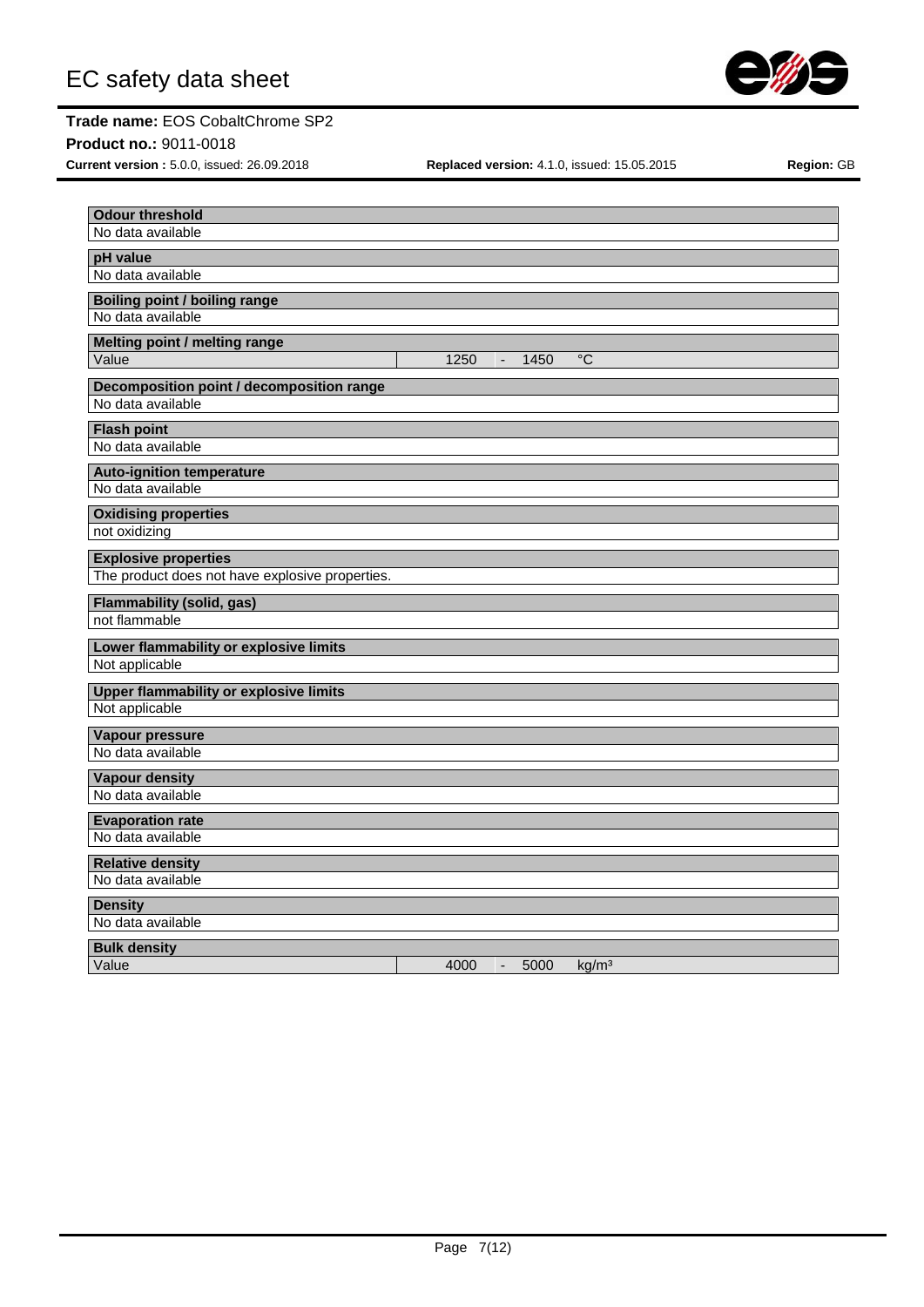

#### **Product no.:** 9011-0018

**Current version :** 5.0.0, issued: 26.09.2018 **Replaced version:** 4.1.0, issued: 15.05.2015 **Region:** GB

# **Solubility in water** No data available **Solubility(ies)** No data available

#### **Partition coefficient: n-octanol/water**

No data available

#### **Viscosity**

No data available

#### **9.2 Other information**

**Other information**

No data available.

# **SECTION 10: Stability and reactivity**

#### **10.1 Reactivity**

Dangerous reactions are not expected if the product is handled according to its intended use.

#### **10.2 Chemical stability**

Stable under recommended storage and handling conditions (See section 7).

**10.3 Possibility of hazardous reactions**

Possible hydrogen formation upon contact with acids.

- **10.4 Conditions to avoid** None, if handled according to intended use.
- **10.5 Incompatible materials** Acids
- **10.6 Hazardous decomposition products** No hazardous decomposition products known.

# **SECTION 11: Toxicological information**

#### **11.1 Information on toxicological effects**

|           | <b>Acute oral toxicity</b>   |     |           |      |                  |
|-----------|------------------------------|-----|-----------|------|------------------|
| <b>No</b> | Substance name               |     | CAS no.   |      | EC no.           |
|           | cobalt                       |     | 7440-48-4 |      | 231-158-0        |
| LD50      |                              |     |           | 6171 | mg/kg bodyweight |
| Species   |                              | rat |           |      |                  |
|           |                              |     |           |      |                  |
|           | <b>Acute dermal toxicity</b> |     |           |      |                  |
|           | No data available            |     |           |      |                  |

|             | <b>Acute inhalational toxicity</b> |             |           |      |           |  |
|-------------|------------------------------------|-------------|-----------|------|-----------|--|
|             | No Substance name                  |             | CAS no.   |      | EC no.    |  |
| $\sqrt{1}$  | cobalt                             |             | 7440-48-4 |      | 231-158-0 |  |
| <b>LC50</b> |                                    |             |           | 0.05 | mg/l      |  |
|             | Duration of exposure               |             |           | 4    | h         |  |
|             | State of aggregation               | Dust        |           |      |           |  |
| Species     |                                    | rat         |           |      |           |  |
| Method      |                                    | OECD 436    |           |      |           |  |
| Source      |                                    | <b>ECHA</b> |           |      |           |  |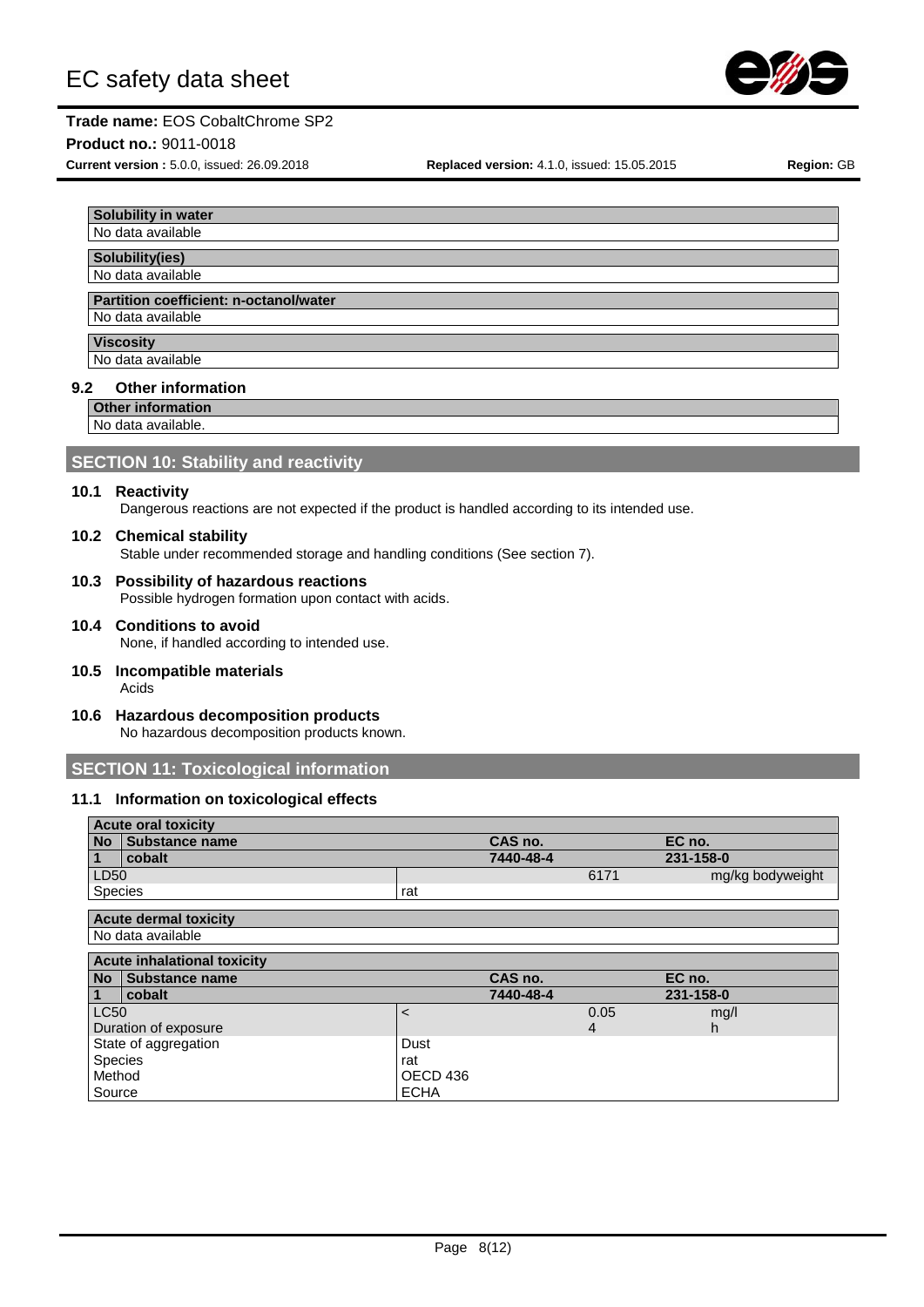

#### **Product no.:** 9011-0018

**Current version :** 5.0.0, issued: 26.09.2018 **Replaced version:** 4.1.0, issued: 15.05.2015 **Region:** GB

| <b>Skin corrosion/irritation</b> |                                                                                                                                                                                                                                       |                     |           |                |           |  |
|----------------------------------|---------------------------------------------------------------------------------------------------------------------------------------------------------------------------------------------------------------------------------------|---------------------|-----------|----------------|-----------|--|
| No.                              | Substance name                                                                                                                                                                                                                        |                     | CAS no.   |                | EC no.    |  |
| 1                                | cobalt                                                                                                                                                                                                                                |                     | 7440-48-4 |                | 231-158-0 |  |
|                                  | Duration of exposure                                                                                                                                                                                                                  |                     |           | 15             | min       |  |
| Method                           |                                                                                                                                                                                                                                       | OECD 439            |           |                |           |  |
| Source                           |                                                                                                                                                                                                                                       | <b>ECHA</b>         |           |                |           |  |
|                                  | Evaluation                                                                                                                                                                                                                            | non-irritant        |           |                |           |  |
|                                  | Serious eye damage/irritation                                                                                                                                                                                                         |                     |           |                |           |  |
| Nο                               | Substance name                                                                                                                                                                                                                        |                     | CAS no.   |                | EC no.    |  |
| 1                                | cobalt                                                                                                                                                                                                                                |                     | 7440-48-4 |                | 231-158-0 |  |
|                                  | Duration of exposure                                                                                                                                                                                                                  |                     |           | $\overline{4}$ | h         |  |
| Method                           |                                                                                                                                                                                                                                       | OECD <sub>437</sub> |           |                |           |  |
|                                  | Evaluation                                                                                                                                                                                                                            | low-irritant        |           |                |           |  |
|                                  | <b>Respiratory or skin sensitisation</b>                                                                                                                                                                                              |                     |           |                |           |  |
|                                  | No data available                                                                                                                                                                                                                     |                     |           |                |           |  |
|                                  |                                                                                                                                                                                                                                       |                     |           |                |           |  |
|                                  | <b>Germ cell mutagenicity</b>                                                                                                                                                                                                         |                     |           |                |           |  |
|                                  | No data available                                                                                                                                                                                                                     |                     |           |                |           |  |
|                                  | <b>Reproduction toxicity</b>                                                                                                                                                                                                          |                     |           |                |           |  |
|                                  | No data available                                                                                                                                                                                                                     |                     |           |                |           |  |
|                                  | Carcinogenicity                                                                                                                                                                                                                       |                     |           |                |           |  |
|                                  | No data available                                                                                                                                                                                                                     |                     |           |                |           |  |
|                                  | <b>STOT - single exposure</b>                                                                                                                                                                                                         |                     |           |                |           |  |
|                                  | No data available                                                                                                                                                                                                                     |                     |           |                |           |  |
|                                  | <b>STOT - repeated exposure</b>                                                                                                                                                                                                       |                     |           |                |           |  |
|                                  | No data available                                                                                                                                                                                                                     |                     |           |                |           |  |
|                                  | <b>Aspiration hazard</b>                                                                                                                                                                                                              |                     |           |                |           |  |
|                                  | No data available                                                                                                                                                                                                                     |                     |           |                |           |  |
|                                  | Delayed and immediate effects as well as chronic effects from short and long-term exposure                                                                                                                                            |                     |           |                |           |  |
|                                  |                                                                                                                                                                                                                                       |                     |           |                |           |  |
|                                  | Inhalation of vapours in high concentration may cause metal fume fiever and may cause damage of the central nervous<br>ustain in agas of repeated and prelepsed currence. Depeated and prelepsed currence to bigh dust consentrations |                     |           |                |           |  |

system in case of repeated and prolonged exposure. Repeated and prolonged exposure to high dust concentrations may lead to irritation of the respiratory tract. Inhalation of metal-containing dusts may cause acute poisoning, leading to nausea, vomiting and abdominal pain.

# **SECTION 12: Ecological information**

# **12.1 Toxicity**

|                | <b>Toxicity to fish (acute)</b> |                     |       |           |
|----------------|---------------------------------|---------------------|-------|-----------|
| <b>No</b>      | Substance name                  | CAS no.             |       | EC no.    |
|                | cobalt                          | 7440-48-4           |       | 231-158-0 |
| <b>LC50</b>    |                                 |                     | 1.512 | mg/l      |
|                | Duration of exposure            |                     | 96    | n         |
| <b>Species</b> |                                 | Oncorhynchus mykiss |       |           |
| Method         |                                 | ASTM                |       |           |
| Source         |                                 | <b>ECHA</b>         |       |           |

| <b>Toxicity to fish (chronic)</b> |                   |                     |      |           |  |  |
|-----------------------------------|-------------------|---------------------|------|-----------|--|--|
|                                   | No Substance name | CAS no.             |      | EC no.    |  |  |
|                                   | cobalt            | 7440-48-4           |      | 231-158-0 |  |  |
| <b>NOEC</b>                       |                   |                     | 0.21 | mg/l      |  |  |
| Duration of exposure              |                   |                     | 34   | day(s)    |  |  |
| Species                           |                   | Pimephales promelas |      |           |  |  |
| Method                            |                   | <b>ASTM</b>         |      |           |  |  |
| Source                            |                   | <b>ECHA</b>         |      |           |  |  |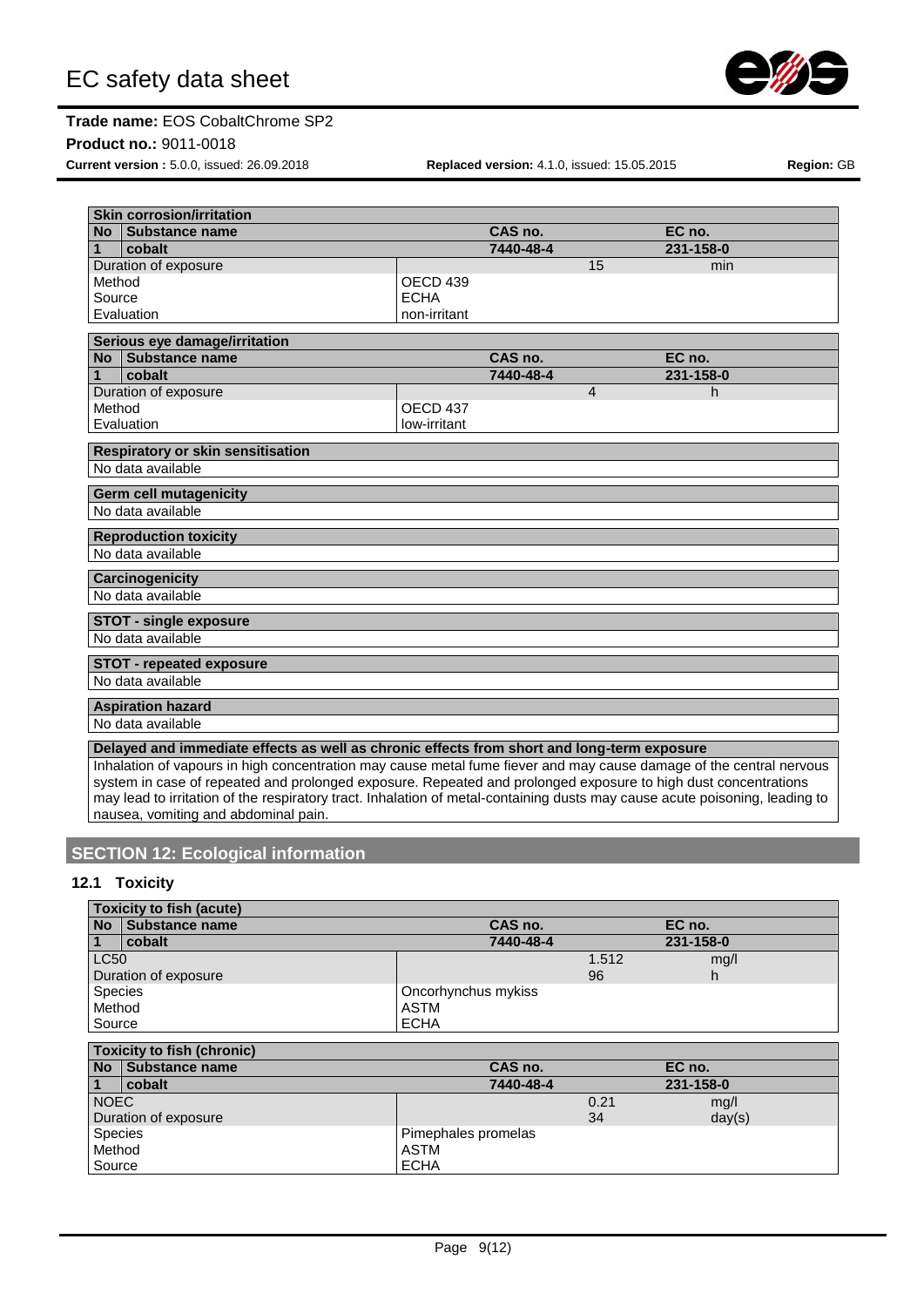

#### **Product no.:** 9011-0018

**Current version :** 5.0.0, issued: 26.09.2018 **Replaced version:** 4.1.0, issued: 15.05.2015 **Region:** GB

|                | No Substance name                         |                                  | CAS no.                         |         | EC no.    |  |
|----------------|-------------------------------------------|----------------------------------|---------------------------------|---------|-----------|--|
| $\mathbf{1}$   | cobalt                                    |                                  | 7440-48-4                       |         | 231-158-0 |  |
| <b>EC50</b>    |                                           |                                  |                                 | 0.605   | mg/l      |  |
|                | Duration of exposure                      |                                  |                                 | 48      | h         |  |
| <b>Species</b> |                                           | Ceriodaphnia dubia               |                                 |         |           |  |
| Method         |                                           | <b>USEPA 2002</b><br><b>ECHA</b> |                                 |         |           |  |
| Source         |                                           |                                  |                                 |         |           |  |
|                | <b>Toxicity to Daphnia (chronic)</b>      |                                  |                                 |         |           |  |
|                | No Substance name                         |                                  | CAS no.                         |         | EC no.    |  |
| 1              | cobalt                                    |                                  | 7440-48-4                       |         | 231-158-0 |  |
| <b>NOEC</b>    |                                           |                                  |                                 | 0.00683 | mg/l      |  |
|                | Duration of exposure                      |                                  |                                 | 28      | day(s)    |  |
| <b>Species</b> |                                           | Hyalella azteca                  |                                 |         |           |  |
| Method         |                                           | OECD <sub>211</sub>              |                                 |         |           |  |
| Source         |                                           | <b>ECHA</b>                      |                                 |         |           |  |
|                | <b>Toxicity to algae (acute)</b>          |                                  |                                 |         |           |  |
|                | No Substance name                         |                                  | CAS no.                         |         | EC no.    |  |
| $\mathbf{1}$   | cobalt                                    |                                  | 7440-48-4                       |         | 231-158-0 |  |
| ErC50          |                                           |                                  |                                 | 0.144   | mg/l      |  |
|                | Duration of exposure                      |                                  |                                 | 72      | h.        |  |
| Species        |                                           |                                  | Pseudokirchneriella subcapitata |         |           |  |
| Method         |                                           | OECD <sub>201</sub>              |                                 |         |           |  |
| Source         |                                           | <b>ECHA</b>                      |                                 |         |           |  |
|                | <b>Toxicity to algae (chronic)</b>        |                                  |                                 |         |           |  |
|                | No data available                         |                                  |                                 |         |           |  |
|                |                                           |                                  |                                 |         |           |  |
|                | <b>Bacteria toxicity</b>                  |                                  |                                 |         |           |  |
|                | No data available                         |                                  |                                 |         |           |  |
|                | 12.2 Persistence and degradability        |                                  |                                 |         |           |  |
|                | No data available.                        |                                  |                                 |         |           |  |
|                |                                           |                                  |                                 |         |           |  |
|                | 12.3 Bioaccumulative potential            |                                  |                                 |         |           |  |
|                | No data available.                        |                                  |                                 |         |           |  |
|                | 12.4 Mobility in soil                     |                                  |                                 |         |           |  |
|                | No data available.                        |                                  |                                 |         |           |  |
|                |                                           |                                  |                                 |         |           |  |
|                | 12.5 Results of PBT and vPvB assessment   |                                  |                                 |         |           |  |
|                | <b>Results of PBT and vPvB assessment</b> |                                  |                                 |         |           |  |
|                | PBT assessment                            | No data available.               |                                 |         |           |  |
|                | vPvB assessment                           | No data available.               |                                 |         |           |  |
|                |                                           |                                  |                                 |         |           |  |
|                | 12.6 Other adverse effects                |                                  |                                 |         |           |  |
|                | No data available.                        |                                  |                                 |         |           |  |

#### **12.7 Other information**

**Other information**

Do not discharge product unmonitored into the environment

# **SECTION 13: Disposal considerations**

#### **13.1 Waste treatment methods**

#### **Product**

Allocation of a waste code number, according to the European Waste Catalogue, should be carried out in agreement with the regional waste disposal company.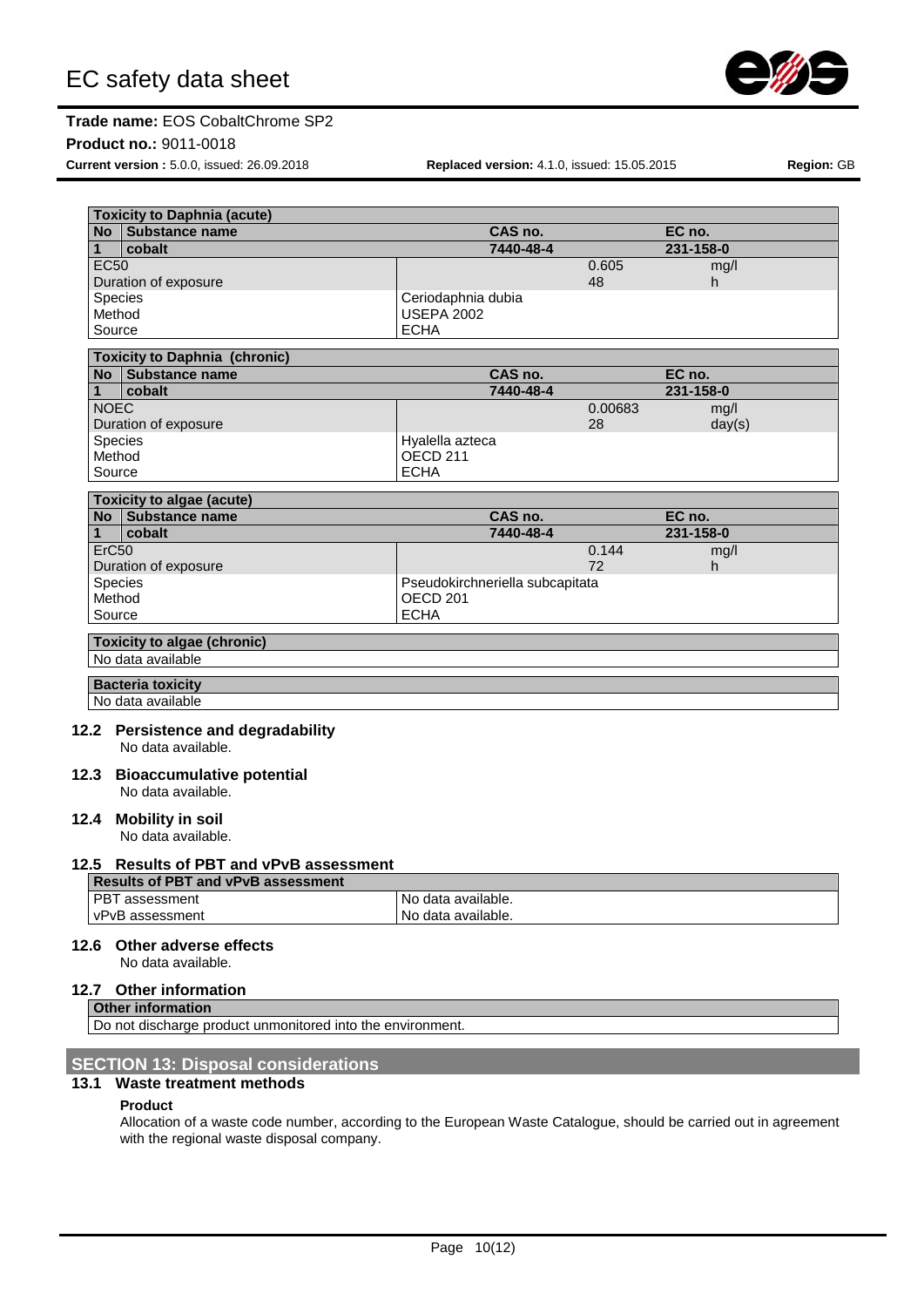

**Product no.:** 9011-0018

**Current version :** 5.0.0, issued: 26.09.2018 **Replaced version:** 4.1.0, issued: 15.05.2015 **Region:** GB

#### **Packaging**

Residuals must be removed from packaging and when emptied completely disposed of in accordance with the regulations for waste removal. Incompletely emptied packaging must be disposed of in the form of disposal specified by the regional disposer.

**SECTION 14: Transport information**

# **14.1 Transport ADR/RID/ADN**

| 14.1 | <b>Transport ADR/RID/ADN</b><br><b>Class</b><br><b>Classification code</b><br>Packing group<br>Hazard identification no.<br>UN number<br>Proper shipping name<br>Technical name<br>Tunnel restriction code<br>Label<br>Environmentally hazardous<br>substance mark | 9<br>M7<br>Ш<br>90<br><b>UN3077</b><br>ENVIRONMENTALLY HAZARDOUS SUBSTANCE, SOLID, N.O.S.<br>cobalt<br>9<br>Symbol "fish and tree"     |  |  |
|------|--------------------------------------------------------------------------------------------------------------------------------------------------------------------------------------------------------------------------------------------------------------------|----------------------------------------------------------------------------------------------------------------------------------------|--|--|
| 14.2 | <b>Transport IMDG</b><br><b>Class</b><br>Packing group<br>UN number<br>Proper shipping name<br>Technical name<br>EmS<br>Label<br>Marine pollutant mark                                                                                                             | 9<br>III<br><b>UN3077</b><br>ENVIRONMENTALLY HAZARDOUS SUBSTANCE, SOLID, N.O.S.<br>cobalt<br>$F-A, S-F$<br>9<br>Symbol "fish and tree" |  |  |
| 14.3 | <b>Transport ICAO-TI / IATA</b><br><b>Class</b><br>Packing group<br>UN number<br>Proper shipping name<br>Technical name<br>Label<br>Environmentally hazardous<br>substance mark                                                                                    | 9<br>$\mathbf{III}$<br><b>UN3077</b><br>Environmentally hazardous substance, solid, n.o.s.<br>cobalt<br>я<br>Symbol "fish and tree"    |  |  |
| 14.4 | <b>Other information</b><br>No data available.                                                                                                                                                                                                                     |                                                                                                                                        |  |  |
| 14.5 | <b>Environmental hazards</b>                                                                                                                                                                                                                                       | Information on environmental hazards, if relevant, please see 14.1 - 14.3.                                                             |  |  |
| 14.6 | Special precautions for user                                                                                                                                                                                                                                       |                                                                                                                                        |  |  |

No data available.

#### **14.7 Transport in bulk according to Annex II of Marpol and the IBC Code** Not relevant